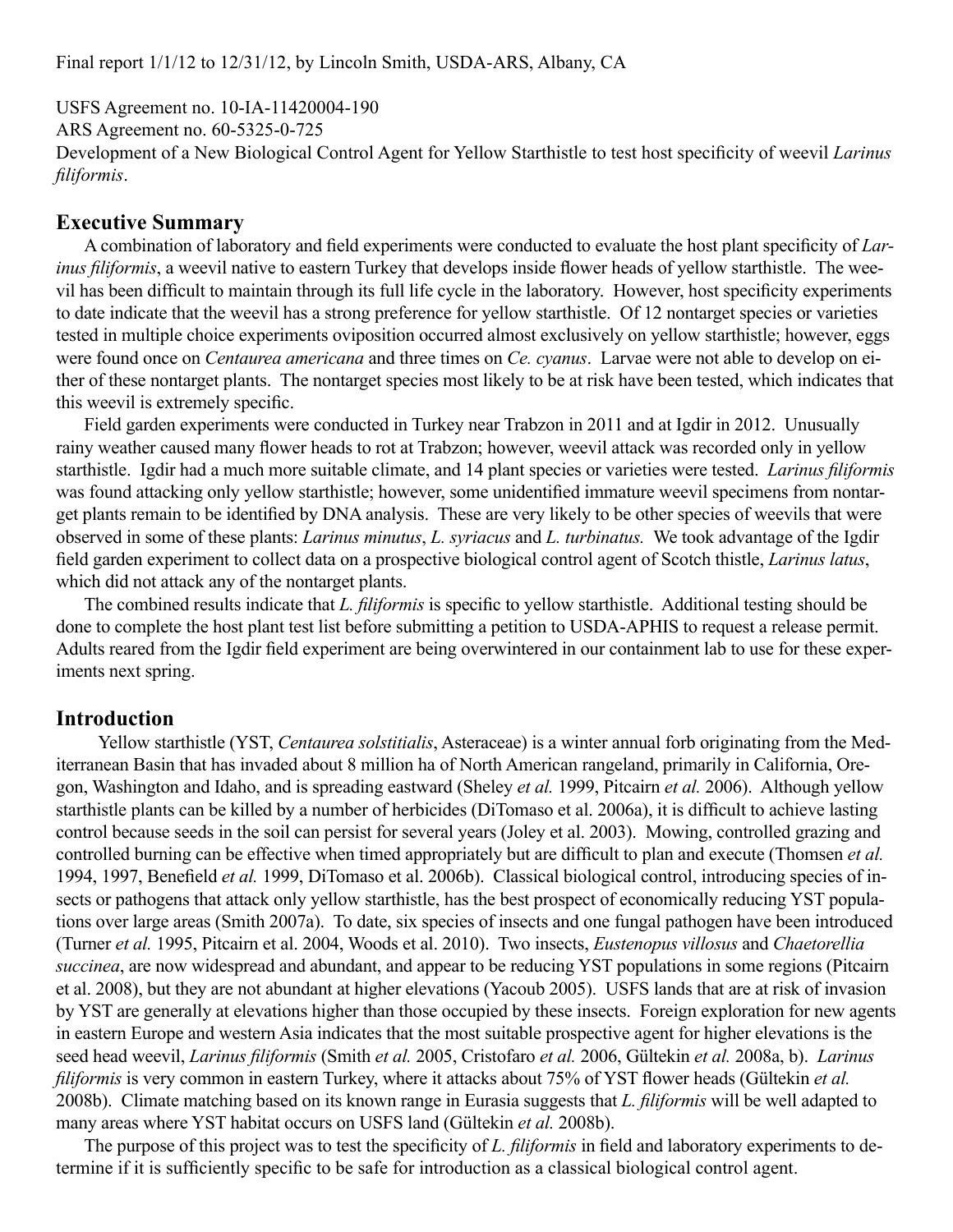# **A. Laboratory Tests of Host Specificity 2011 Laboratory Tests**

One hundred adult *Larinus filiformis* collected by M. Cristofaro and L. Gültekin in Eastern Turkey were received in the Albany containment laboratory in June 2010. All these insects died within a month, as did individuals that were held in Italy, suggesting that they were either stressed by confinement in large numbers during shipping or may have been infected by a pathogen. A shipment of 8 adults was received in June 2011, which were used immediately for host specificity testing. Individual females that were ovipositing were placed in a screen cage (60 x 60 x 90 cm) in a greenhouse with 4 to 5 test plant species, one of which was yellow starthistle. Trials were run for either 2 or 4 days, and 12 nontarget plant species or varieties were tested during July 2011. Flower heads were examined for adult feeding damage and oviposition. Any flower heads containing eggs were held to determine if the insects could complete development.

*Larinus filiformis* consistently oviposited on yellow starthistle, placing an average of 1.4 eggs per day (Fig. 1). In total, one egg was placed on *Ce. americana*, out of nine trials, and four eggs on *Ce. cyanus*, in three out of five trials. Females oviposited an average of 1.8 ( $\pm$  0.3 SE) eggs per day during 2-day trials, but only 1.2 ( $\pm$ 0.2) eggs per day during 4-day trials, which suggests that there was not enough yellow starthistle available for oviposition sites during the longer trials. Oviposition on nontarget host plants occurred only during the 4-day trials, which is when there were insufficient yellow starthistle flower heads. No larvae developed on either *Ce. americana* or *Ce. cyanus*, but an average of 67% of eggs on yellow starthistle produced adults. The relatively high oviposition rate on *Ce. cyanus* (3 occurrences in 5 trials) suggests that this plant may warrant further testing. However, it should be noted that although this introduced plant is an ornamental, it is also considered to be invasive in some parts of the USA. *Centaurea stoebe* is the closest taxonomic relative to the target weed that was tested, *Ce. cyanus* and *Ce. montana* are next closest, progressively followed by safflower, *Ce. americana*, *Saussurea americana*, and the most distant are *Carduus nutans* and the three *Cirsium* species. Of these, the only species that are native to North America are *Ce. americana* (American basket flower), *Cirsium brevistylum* (clustered thistle) and *Ci. hydrophilum* (Suisun thistle).



**Figure 1.** Specificity of *Larinus filiformis* as indicated by the number of eggs oviposited on plants in a multichoice cage experiment in the USDA containment greenhouse (mean + SE). One female was placed in a cage with 1 yellow starthistle plant and 3 to 4 nontarget plants of different species for either 2 or 4 days. A total of one egg was placed on *Centaurea americana* (out of 9 trials) and four eggs on *Ce. cyanus* (3 times out of 5 trials), but no larvae developed on either of these plants.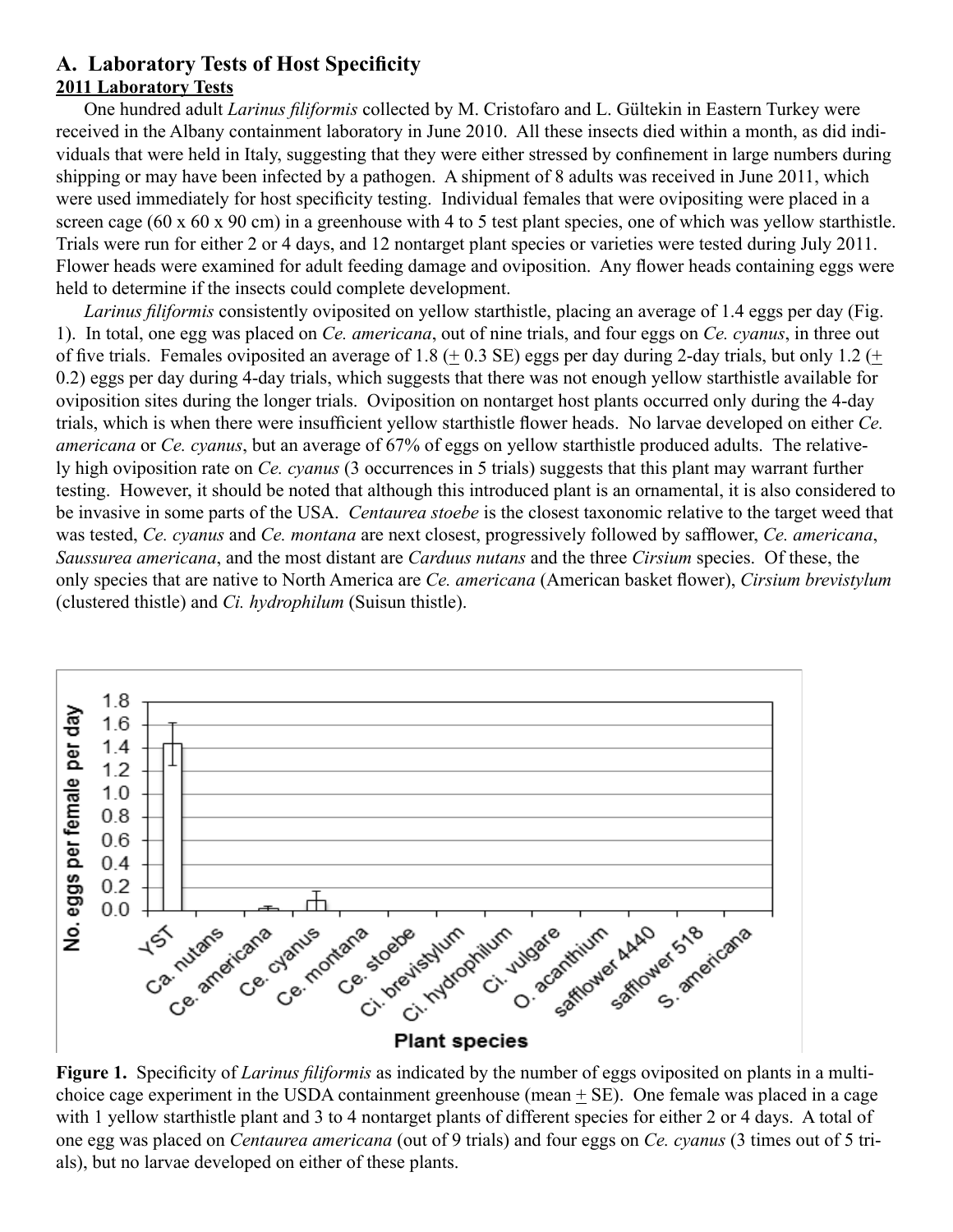#### **2012 Laboratory Tests**

Adults reared from yellow starthistle inside the containment laboratory in early fall of 2011 were held to use for 2012 experiments. After about two weeks they were moved into a cold incubator (5°C, constant darkness) to hibernate until ready for use in spring host specificity tests. On June 12, 2012, adults were transferred to a sleeve box with ambient light conditions (>14 hours of light, diurnal temperature range 20-30°C) and held with cut leaves and immature flower buds of yellow starthistle to feed and develop eggs. To determine what size flower buds and the number consumed, individual females were placed in a cup containing a bouquet of yellow starthistle stems that had flower buds of different developmental stages. The flower buds were counted and classified based on their developmental stage (Maddox 1981), which ranged from very small (Bu1) to very large (Bu4), and included blooming (F1) and post-bloom (F2) flower heads. The stems were replaced every 2 to 6 days. Because the relative abundance of the various flower bud types may affect the number eaten, we calculated an "electivity index" (Chesson 1983) which adjusts for variation in relative abundance. The index ranges from  $+1$  (100% attack) to  $-1$  (0% attack), and 0 indicates neutral preference.

The adults survived for 28 to 46 days during the feeding experiment; however, none of the females started to oviposit. This suggests that there was not enough suitable food for the females to develop eggs. Adults had greatest preference (highest electivity index) for immature flower buds (Bu1 to Bu3) (Fig. 2). However, in our experiment they consumed more Bu1 than the other stages because this stage was usually most abundant. Often more than 50% of Bu2 and Bu3 were attacked, but never was more than 80% of any stage of flower bud attacked. While this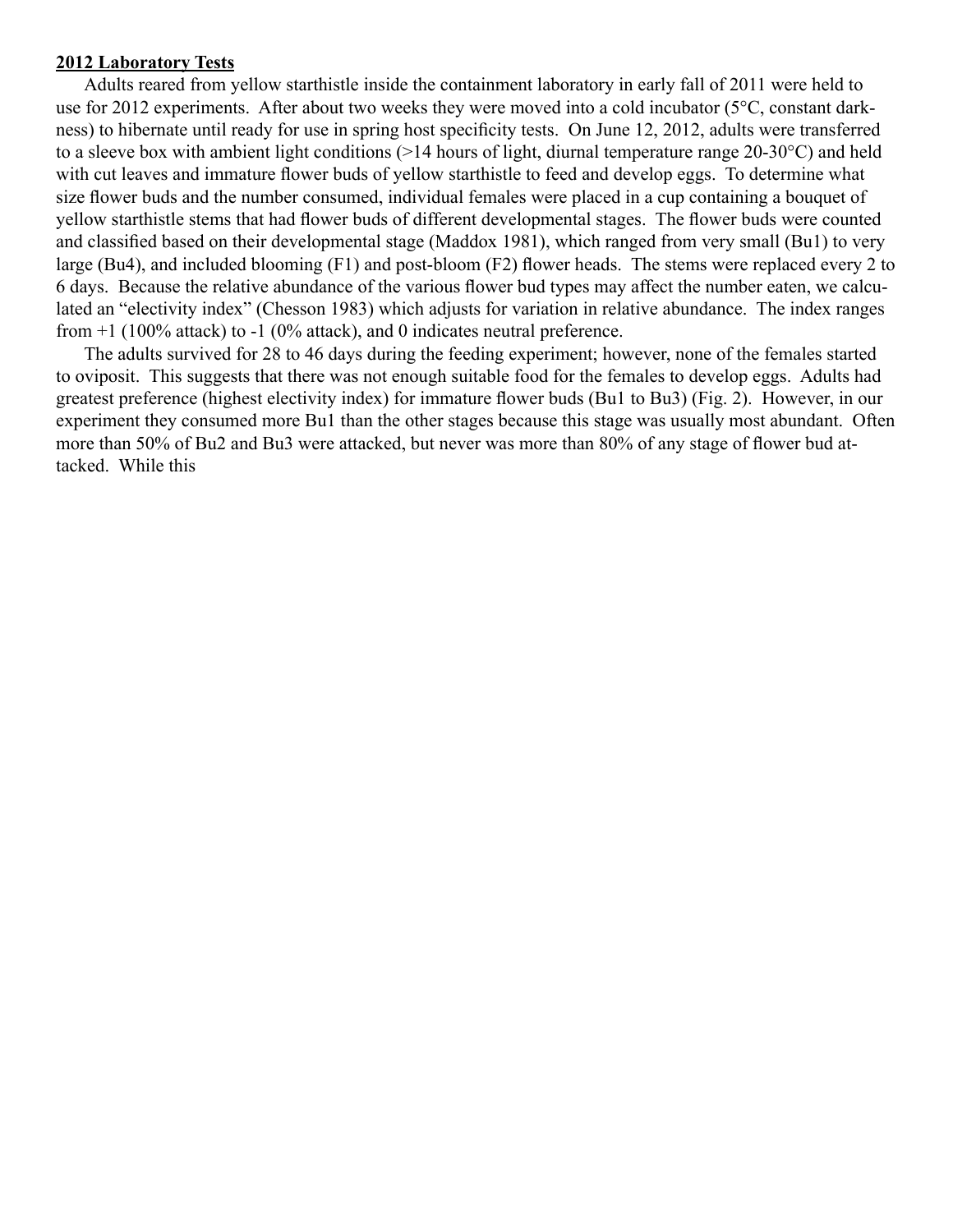

**Figure 2.** Feeding by adult *Larinus filiformis* after termination of overwintering conditions in the containment laboratory. One female was placed in a cup with a bouquet of yellow starthistle stems containing flower buds of different developmental stages for 2 to 6 days. Unopened flower buds ranged from small (Bu1) to large (Bu4), and included open flowers (F1) and post-bloom flower heads (F2) (Maddox 1981). Electivity is an index that ranges from +1 (strong preference) to -1 (strong aversion), and 0 indicates neutral preference (Chesson 1983). would suggest that the weevils did not lack food, it is possible that the confined conditions and closely bunched flower buds prevented them from feeding more. Under natural conditions, flower buds are far apart, and the weevils would have to fly from plant to plant, whereas in the this experiment there was not enough space to permit flying.

The original intention was to run a series of choice and no-choice host specificity experiments; however, this could not be done because none of the females started to oviposit.

### **B. Field Tests of Specificity in Turkey**

Experiments were conducted near Trabzon (on the Black Sea) in 2011 and at Igdir (eastern Turkey) in 2012. Trabzon was an effective location to rear test plants because of the cool rainy winter weather. However, unusually heavy precipitation during the summer of 2011 caused many of the flower heads to rot on the plants. In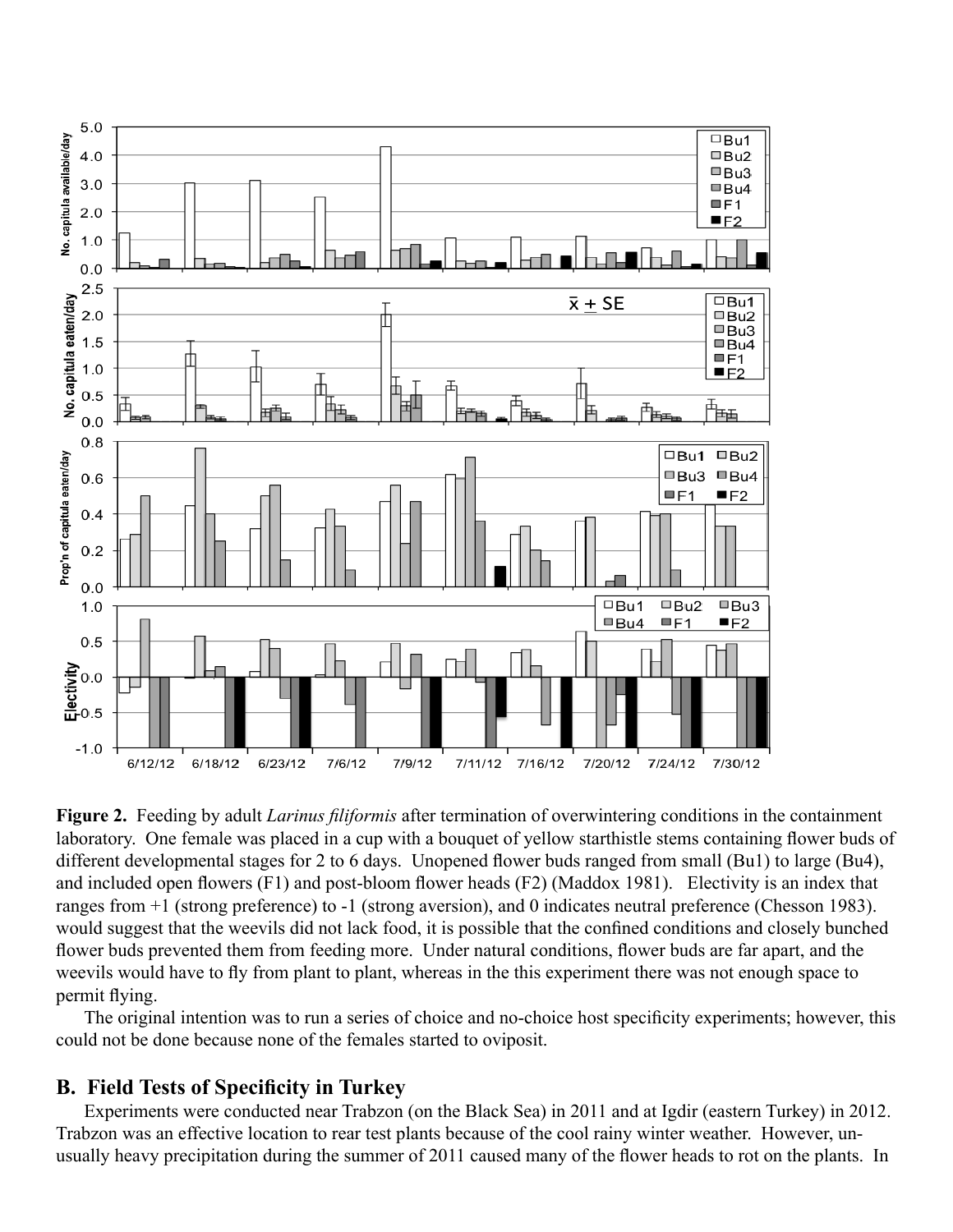2012 the experiment was performed at Igdir, which has hot dry summer weather, to avoid loss of data due to rotting.

#### **2011 Field Experiment**

Adult *Larinus filiformis* were collected near Igdir and released in the field garden on June 8 and June 25, 2011 (Fig. 3). Adults were still present in the garden on July 10. The garden contained over 80 plants representing 7 species or varieties of test plants. Numbers and developmental stages of flower heads were recorded on June 10 (Fig. 4). Senescing flower heads were collected on July 10, July 20 and Aug. 9 and were either dissected at the site or were shipped to the quarantine laboratory in Albany, CA for later dissection (Fig. 5).

In Albany, CA, we dissected yellow starthistle flower heads collected from the field garden at Trabzon on July 10, 2011, which indicated an attack rate of 13% by weevils, presumably *Larinus filiformis* (Table 1). However, only 1 adult later emerged from other flower heads held in a bag, probably because summer rains caused microbial decay of the flower heads.

Although 2011 was an unusually rainy year at Trabzon, we decided that it would be more reliable to do the 2012 garden experiment at a drier location to avoid rotting of flower heads. Our Turkish cooperator, Levent Gültekin, identified a new location, at a research station near Igdir, for performing the 2012 field experiment. This location has indigenous populations of yellow starthistle and *Larinus filiformis* and much less rain during the summer.



**Figure 3.** Arrangement of plants in Trabzon garden, May 23, 2011 (left to right: artichoke, safflower-linoleic, safflower-oleic, *Ci. brevistylum*/YST, *Ce. americana*, safflower-linoleic, safflower-oleic, *Ce. cyanus*, YST, artichoke). Release of *Larinus filiformis* in Trabzon garden on June 8, 2011.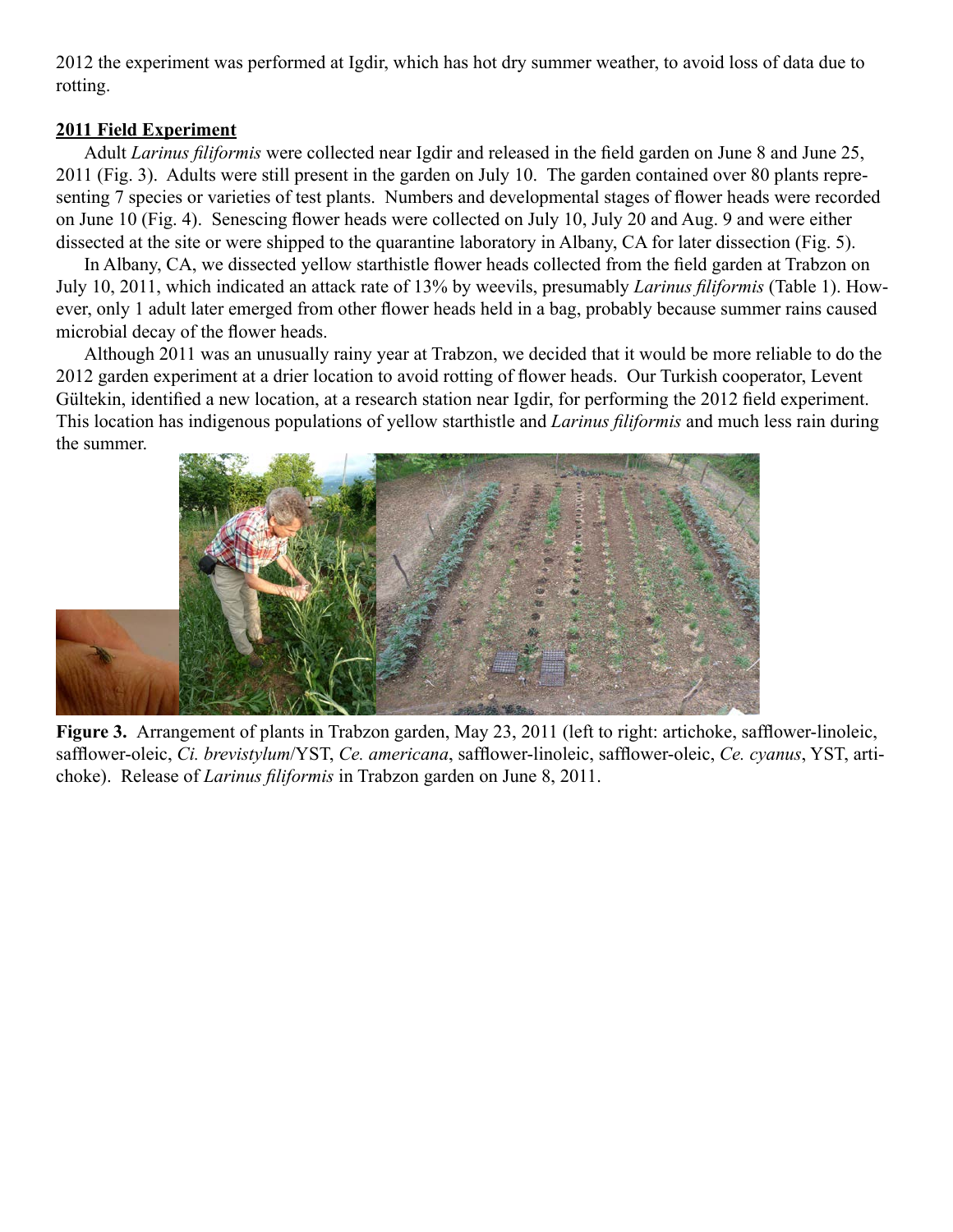Stage of flower development of plant species in Trabzon garden on 25 June 2011.



**Figure 4.** Proportion of flower heads at different developmental stages at the time of releasing adult *Larinus filiformis*, on 10 June 2011, in the field garden at Trabzon, Turkey. Adults oviposit in large flower heads of yellow starthistle (YST) before they begin to flower. All the test plants had capitula of appropriate stages to assess their risk to attack by the weevil. Plants of the USA accession of YST were small and delayed in development compared to the Turkish plants.



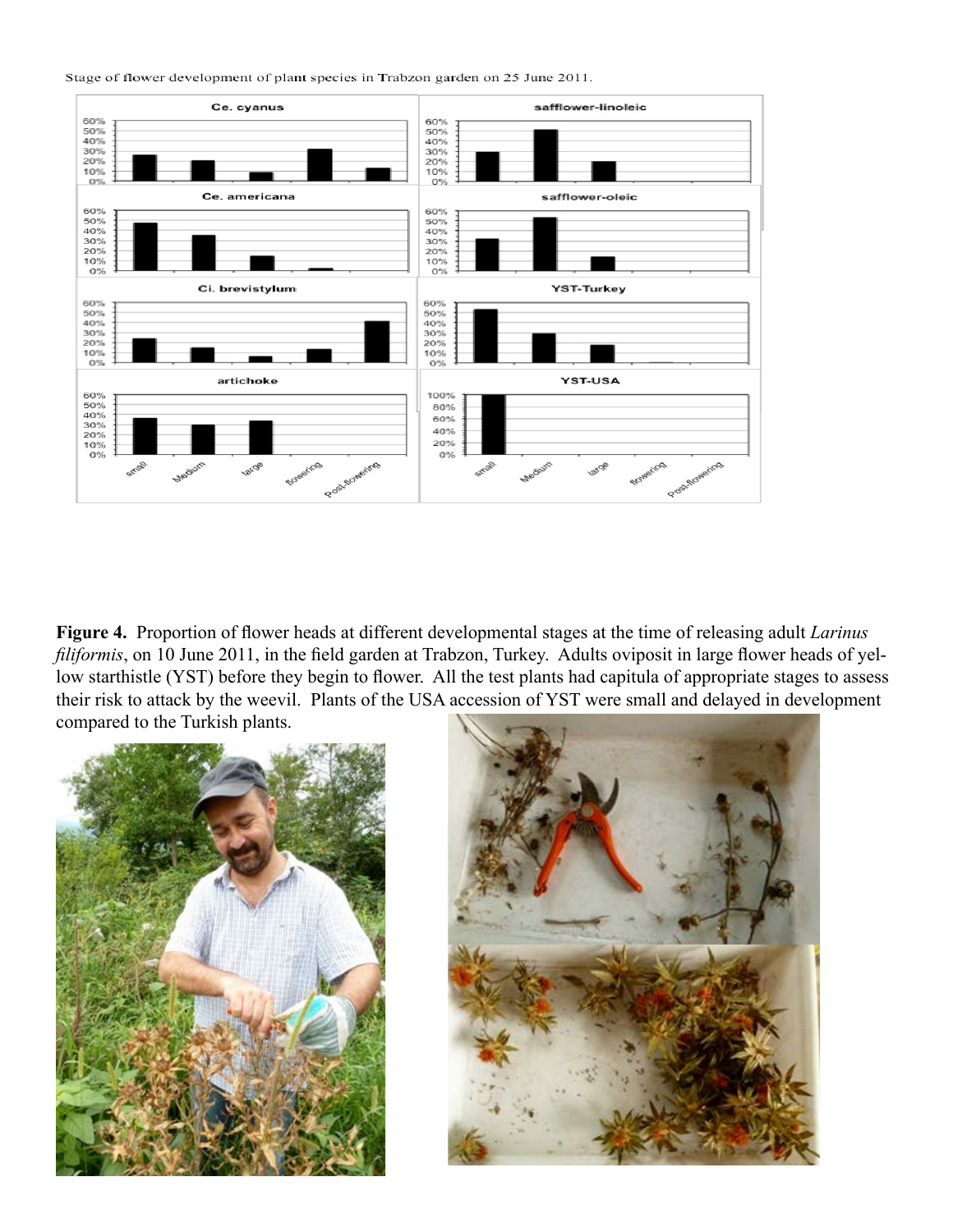**Figure 5.** Final harvest of flower heads at field garden at Trabzon, Turkey on 8-10 Aug. 2011. All plants were then pulled up and burned to prevent future establishment of any unwanted plants.

|                       | No. FH | weevil | fly   | moth  | disease |
|-----------------------|--------|--------|-------|-------|---------|
| yellow starthistle-TK | 231    | 13%    | $0\%$ | $0\%$ | 11%     |
| artichoke             | 52     | $0\%$  | 32%   | 26%   | $2\%$   |
| safflower-oleic       | 200    | $0\%$  | $4\%$ | $2\%$ | 17%     |
| safflower-linoleic    | 280    | $0\%$  | $5\%$ | $1\%$ | 17%     |
| Centaurea americana   | 77     | $0\%$  | 97%   | 0%    | $0\%$   |
| Centaurea cyanus      | 341    | $0\%$  | 47%   | 0%    | 0%      |

**Table 1.** Attack rates of flower heads (FH) dissected on July 10, 2011 in the field garden at Trabzon, Turkey Infestation rate by

# **2012 Field Experiment**

Our Turkish cooperator, Levent Gültekin, identified a new location, at a research station in Igdir, for performing the 2012 field experiment. Igdir is in eastern Turkey, which is drier than Trabzon and has indigenous populations of yellow starthistle and Scotch thistle (*Onopordum acanthium*). It is also close to natural populations of *Larinus filiformis*. An agreement was established with the director to use the site and to obtain help to cultivate the plot and water the plants. Although this location is much more suitable for conducting the field experiment, it is too cold during winter to grow most of the nontarget biennial plants. Eighteen species test plants were grown in pots near Trabzon Turkey during the winter of 2011-2012, as was done for the preceding field experiment. Over 670 plants were started, of which 260 survived for use in the field experiment. Dr. Gültekin made four trips to Trabzon to supervise maintenance of the biennial plants and to start the annual plants for the 2012 experiment. During the winter, all the *Centaurea americana* plants died as did most of the *Cirsium brevistylum* and *Cirsium rhothophilum*. The remaining test plants were transported to Igdir in April and transplanted into the field garden on April 20-21. Plants were weeded and irrigated as needed, and the size and number of flower heads was recorded every two weeks (Fig. 6). Dr. Gültekin collected adult *L. filiformis* near Igdir, and he released 34 in the field garden on May 19 and 37 on June 2.



**Figure 6.** Igdir garden on June 16, 2012. Plants from foreground to background: Scotch thistle, yellow starthistle, safflower, *Cirsium hydrophilum*, safflower, yellow starthistle, safflower, *Centaurea cyanus*, *Cirsium loncholepis*, *Cirsium occidentale*, Scotch thistle, artichoke.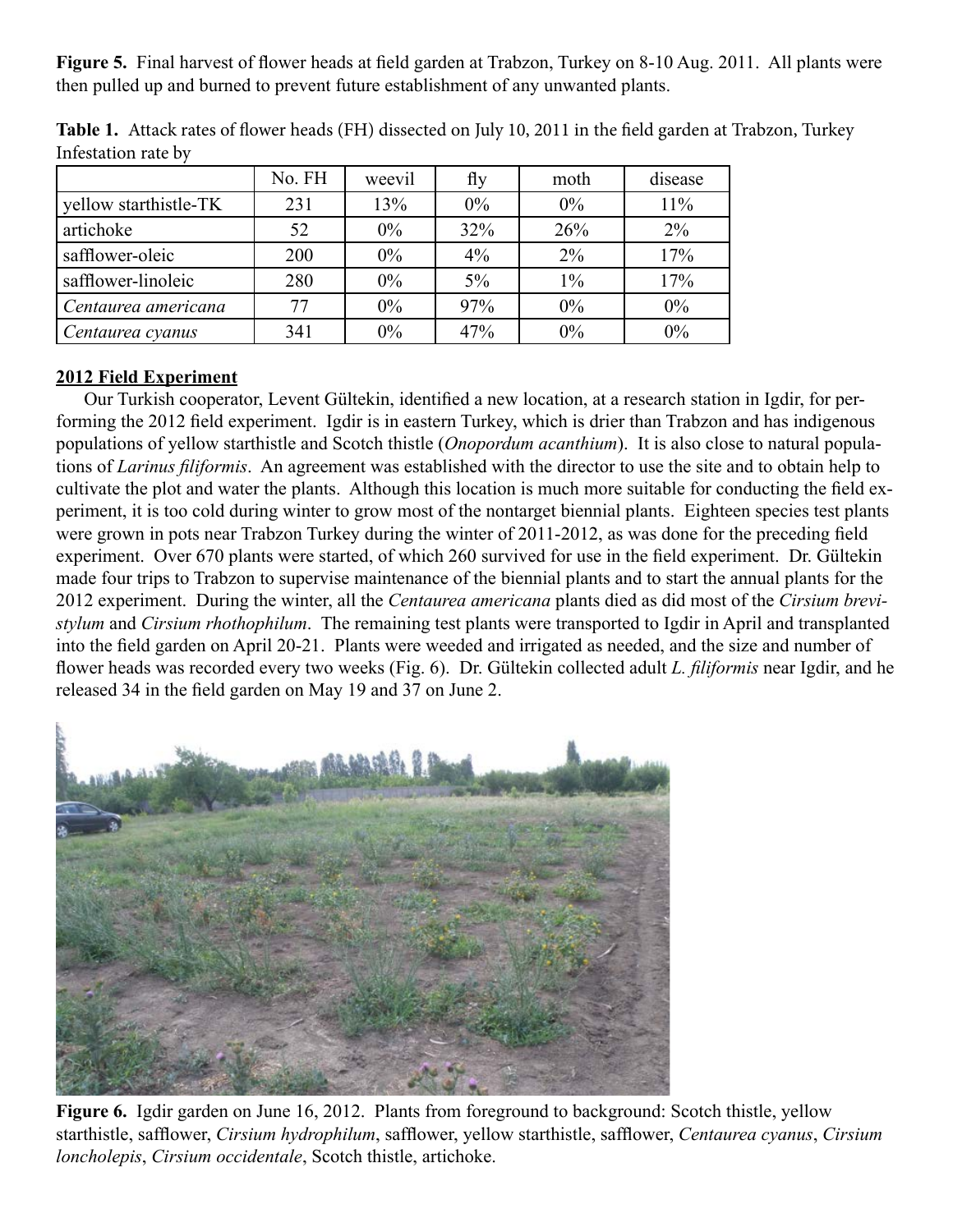Adults were seen on yellow starthistle plants on May 20 (6 adults), June 2 (16 adults) and June 16 (15 adults), indicating the minimum period that were present in the garden. Fourteen adult *Larinus latus*, a prospective biological control agent of Scotch thistle, were collected and released in the garden on June 17.

Flower heads were collected as they matured to permit any insects to complete development, but to catch adults before they emerged. Mature flower heads were collected on June 16, June 28, July 16 and August 1 to dissect and rear out insects (Figs. 7 and 8, Table 2). Flower heads were also collected from *Cirsium arvense* (bull thistle) and *Acroptilon repens* (Russian knapweed) growing next to the garden and from *Onopordum acanthium* (Scotch thistle) growing on the road outside the experiment station. When possible, 200 flower heads were dissected for each plant species. Additional flower heads of safflower, bachelor's button and yellow starthistle were held in containers for adult emergence and to process later. All adult insects were preserved for identification, viable pupae and large larvae were transferred to artificial diet to produce adults, and immature or damaged insects were preserved in acetone for DNA analysis. These specimens will be processed during the winter.



Figure 7. Harvesting safflower flower heads in Igdir Field garden on July 17, 2012. All flower heads were harvested for dissection when they matured. By August 3 all flower heads had been harvested and all plants were destroyed. Adult *Larinus filiformis* emerging from yellow starthistle (lower left); damage by *Larinus latus* to Scotch thistle (lower right).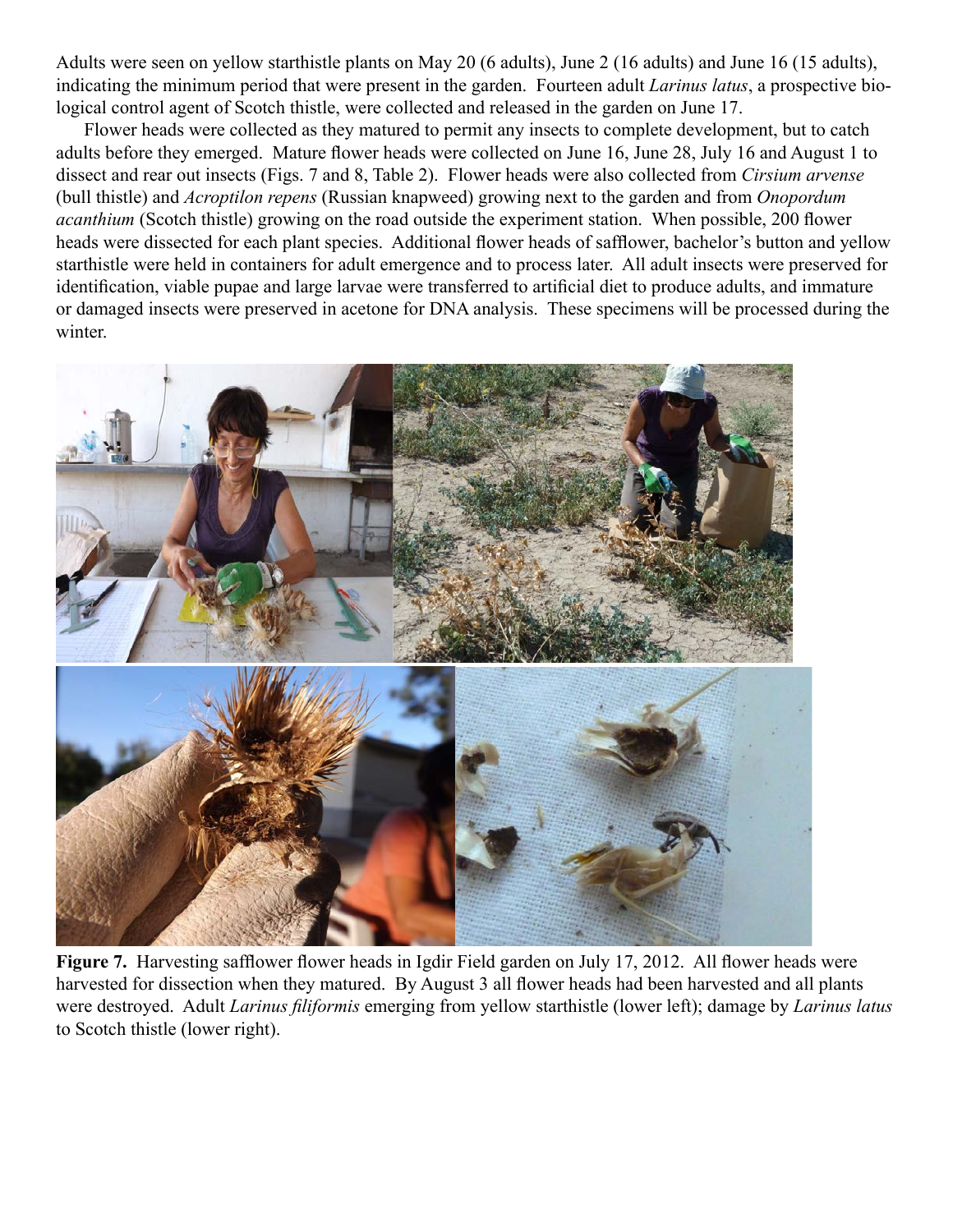

**Figure 8.** Number of flower heads dissected on four sample dates. All plants of C*entaurea americana* and *Cirsium rhothophilum* died before flowering. 'YST-Igdir' and 'YST-USA' are yellow starthistle plants from Turkey and California, respectively.

A variety of insects attacked flower heads of the various plant species (Fig. 9). There was no attack on *Cirsium brevistylum*, which flowered early and produced only 13 flower heads. Lepidoptera, flies and gall-formers (tephritid flies and cynipid wasps) attacked flower heads of many of the plants. Weevil damage was observed in Russian knapweed (*Acroptilon repens*), bachelor's button (*Centaurea cyanus*), *Cirsium loncholepis*, *Ci. hydrophilum vaseyi*, Scotch thistle (*O. acanthium*), safflower and yellow starthistle. However, *Larinus filiformis* was only found in yellow starthistle, and *Larinus latus* was only found in Scotch thistle (Fig. 10). *Larinus curtus* was found in 3% of yellow starthistle. *Larinus turbinatus*, which is known to have a fairly broad host range, was found in 10% of *Ci. loncholepis* and 2% of *Ci. hydrophilum vaseyi*. Unidentified weevil specimens collected in *Ce. cyanus*, *Ci. loncholepis*, *Ci. hydrophilum vaseyi*, safflower and yellow starthistle will be processed for identification this winter.

About 11,500 yellow starthistle flower heads collected from the Igdir garden were taken to the USDA containment laboratory. So far, 54 adult *L. filiformis* have been reared and are being maintained to use for experiments in spring 2013.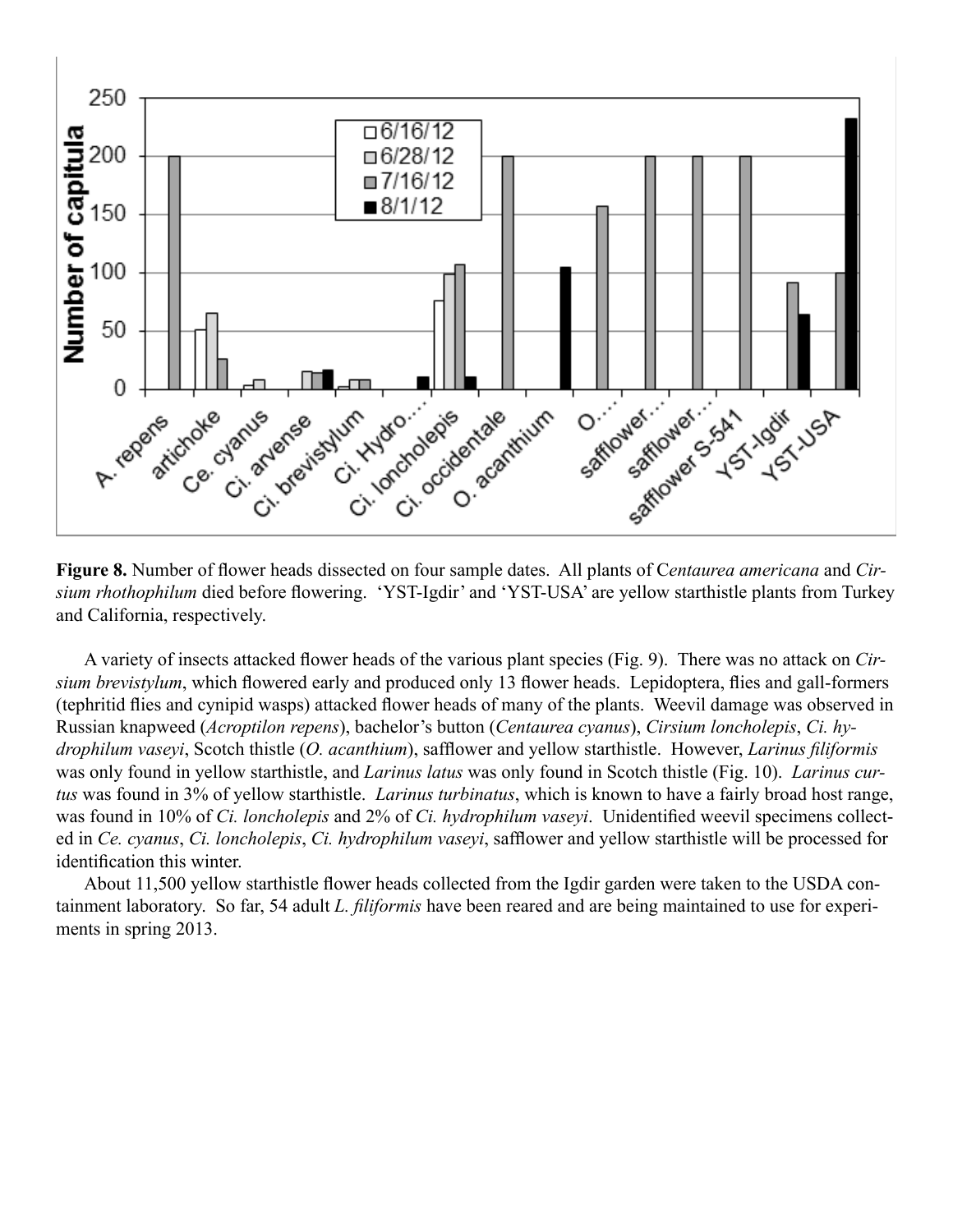|                            |                |           |                | No. flower       |
|----------------------------|----------------|-----------|----------------|------------------|
|                            |                | No. flow- | No. flower     | heads in-        |
|                            | No. plants     | er heads  | heads dis-     | fested by L.     |
| Plant species              | 5/20/12        | 6/17/12   | sected         | filiformis       |
| artichoke-USA              | 26             | 46        | 54             | $\theta$         |
| Centaurea cyanus           | 16             | 1,465     | 229            | $\boldsymbol{0}$ |
| Cirsium arvense            |                |           | 200            | $\boldsymbol{0}$ |
| Cirsium brevistylum        |                | 5         | 13             | $\boldsymbol{0}$ |
| Cirsium hydrophilum vaseyi | 19             | 81        | 117            | $\theta$         |
| Cirsium loncholepis        | 32             | 136       | 201            | $\boldsymbol{0}$ |
| Cirsium occidentale        | 7              |           | 11             | $\overline{0}$   |
| Cirsium rhothophilum       | $\overline{4}$ | $\theta$  | $\overline{0}$ |                  |
| Onopordum acanthium, road  | 20             | $\theta$  | 157            | $\boldsymbol{0}$ |
| Onopordum acanthium-Igdir  | 20             | 231       | 105            | $\theta$         |
| safflower-cw4440           | 23             | 692       | 200            | $\boldsymbol{0}$ |
| safflower-Hartmann         | 16             | 647       | 200            | $\overline{0}$   |
| safflower-s541             | 24             | 724       | 200            | $\overline{0}$   |
| yellow starthistle-Igdir   | 20             | 2,221     | 156            | 26               |
| yellow starthistle-USA     | 24             | 2,478     | 333            | 33               |
| Total                      | 252            | 8,727     | 2,376          | 59               |

**Table 2.** Plants available for infestation and infestation by *Larinus filiformis* in the Igdir field garden in 2012.



Figure 9. Percentage of dissected flower heads that were infested by insects. Several species of weevils were found in addition to the two species that were released (see text), as well as moths ('lep') and flies. Galls were produced by either flies (*Urophora* sp.) or wasps (Cynipidae). Specimens are being evaluated by DNA and morphological analysis to determine their identification.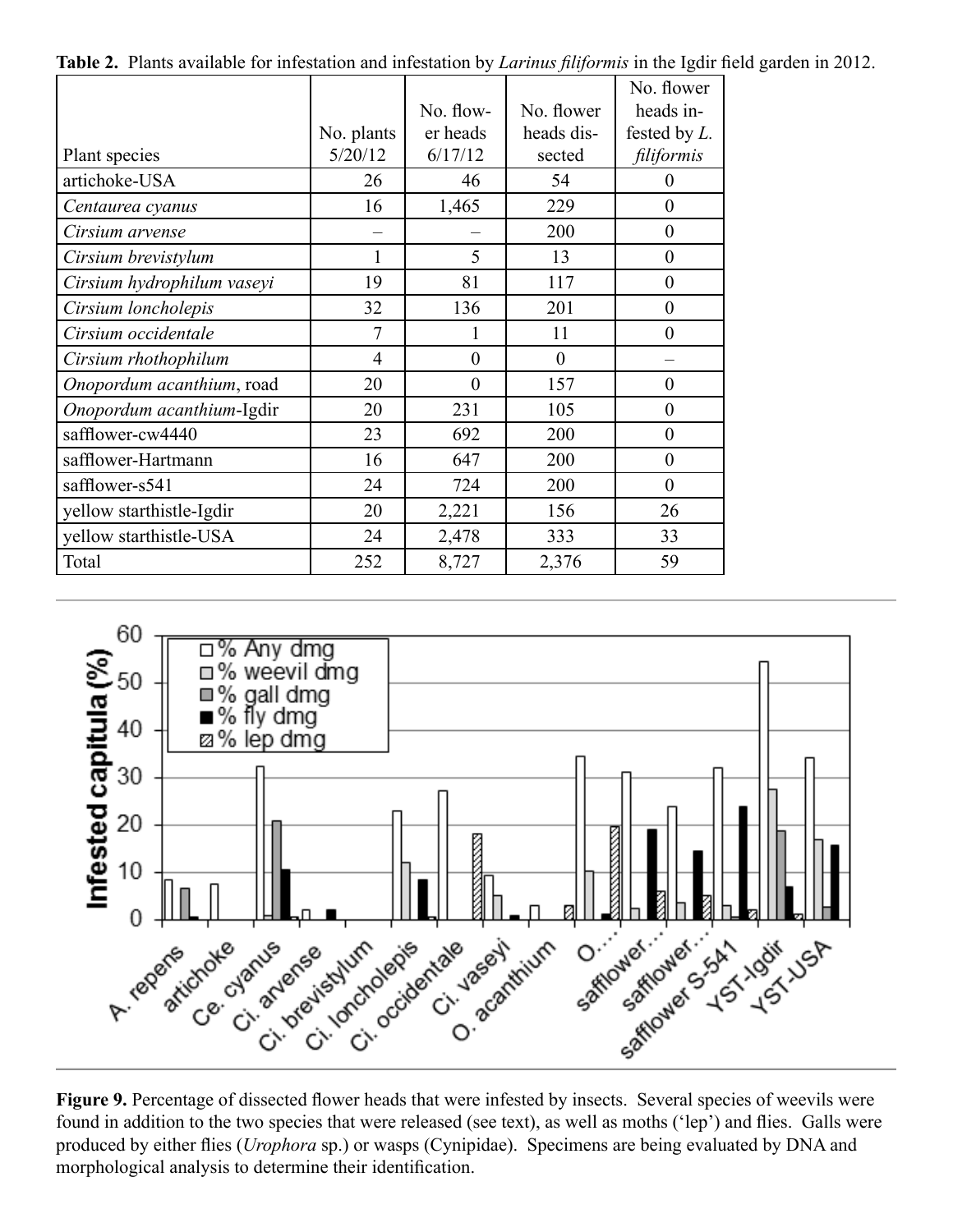

**Figure 10.** Percentage of dissected flower heads that were infested by *Larinus filiformis*, a prospective biological control agent of yellow starthistle, *Larinus latus*, a prospective agent of Scotch thistle (*Onopordum acanthium*), and unidentified weevils. DNA and morphological analysis is being conducted on unidentified weevil specimens. Weevils from the nontarget plant species are likely to be *Larinus syriacus*, *L. turbinatus*, or *L. minutus*.

#### **References**

- Benefield, C. B., J. M. DiTomaso, G.B. Kyser, S.B. Orloff, K.R. Churches, D.B. Marcum and G.A. Nader. 1999. Success of mowing to control yellow starthistle depends on timing and plant's branching form. California Agriculture, 53(2): 17-21.
- Chesson, J., 1983. The estimation and analysis of preference and its relationship to foraging models. Ecology 64, 1297-1304.
- Cristofaro, M., Hayat R., Gültekin L., Tozlu G., Tronci C., Lecce F., Paolini A., Smith L. 2006. Arthropod communities associated with *Centaurea solstitialis* L. in Central and Eastern Anatolia. VIII European Congress of Entomology, 17-22 September 2006, Izmir, Turkey. p. 148.
- DiTomaso, J., G. B. Kyser and M. J. Pitcairn. 2006a. Yellow starthistle Management Guide. Cal-IPC Publication 2006-03. California Invasive Plant Council, Berkeley, California. 74 p.
- DiTomaso, J. M.; Kyser, G. B.; Miller, J. R.; Garcia, S.; Smith, R. F.; Nader, G.; Connor, J. M.; Orloff, S. B. 2006b. Integrating prescribed burning and clopyralid for the management of yellow starthistle (*Centaurea solstitialis*). Weed Science 54(4): 757-767.
- Gültekin, L., Cristofaro, M., Tronci, C. and Smith, L. 2008a. Bionomics and seasonal occurrence of *Larinus filiformis* Petri, 1907 (Coleoptera: Curculionidae), potential biological control agent for *Centaurea solstitialis* L. in eastern Turkey. In Julien, M.H., Sforza, R., Bon, M.C., Evans, H.C., Hatcher, P.E., Hinz, H.L. & Rector, B.G. (eds.), Proceedings of the XII International Symposium on Biological Control of Weeds, April 22-27, 2007, Montpellier, France. CAB International, Wallingford, UK. pp. 150-153.
- Gültekin, L., M. Cristofaro, C. Tronci, and L. Smith. 2008b. Natural History Studies for the Preliminary Evaluation of *Larinus filiformis* (Coleoptera: Curculionidae) as a Prospective Biological Control Agent of Yellow Starthistle. Environmental Entomology 37(5):1185-1199.